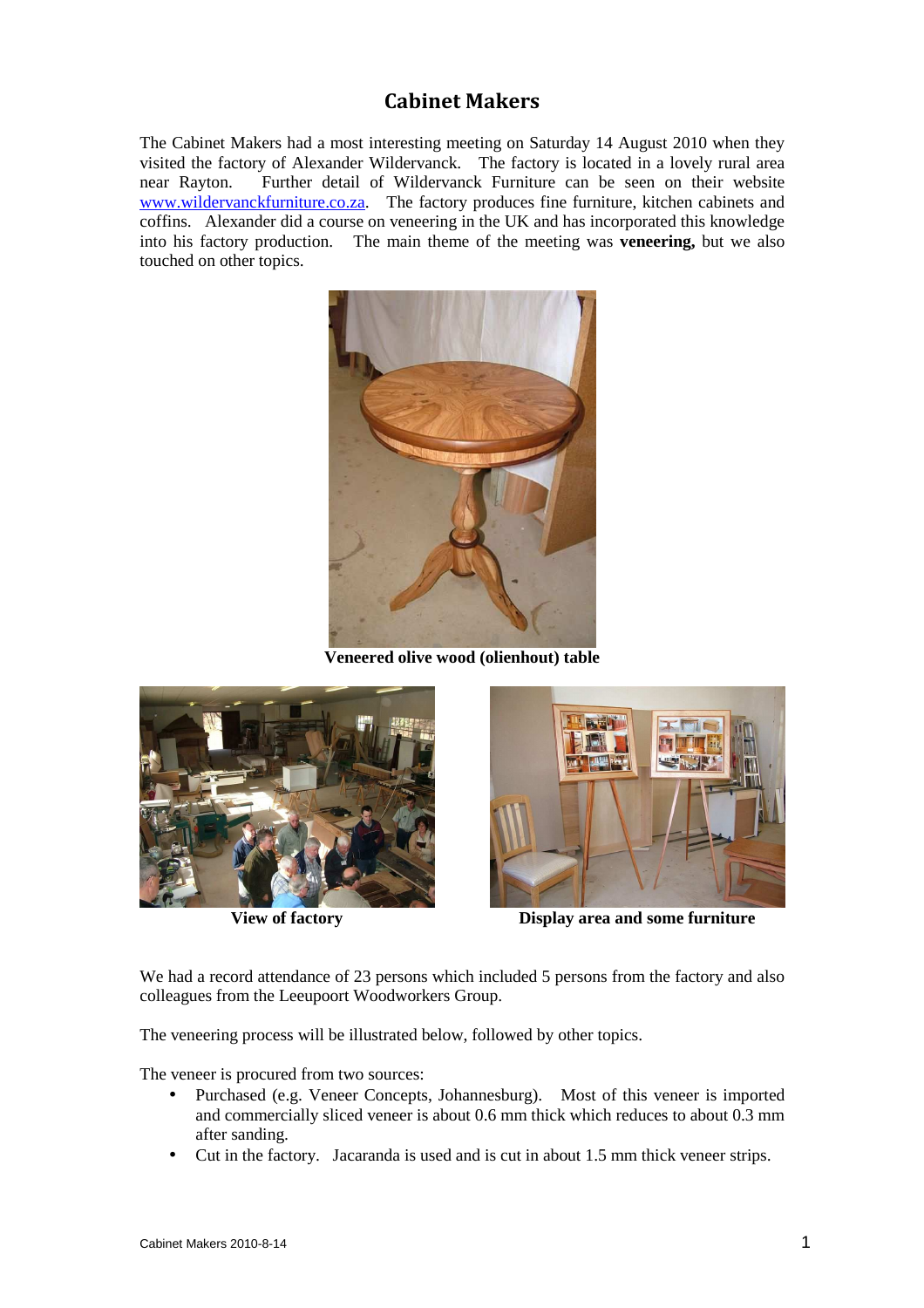Alexander first showed a cabinet which was being made with imported walnut veneer and which has various inlays.



**Group examining walnut veneered cabinet** 



**Detail of walnut veneering and inlay work** 

Alexander has been developing kitchen cabinets with jacaranda veneering to save on solid wood and demonstrated the process which is set out below.





**Surfacing the face of the jacaranda Spraying Holz-Gleit on Table Saw** 



**Sawing jacaranda veneer with a rip blade**  Note use of safety glasses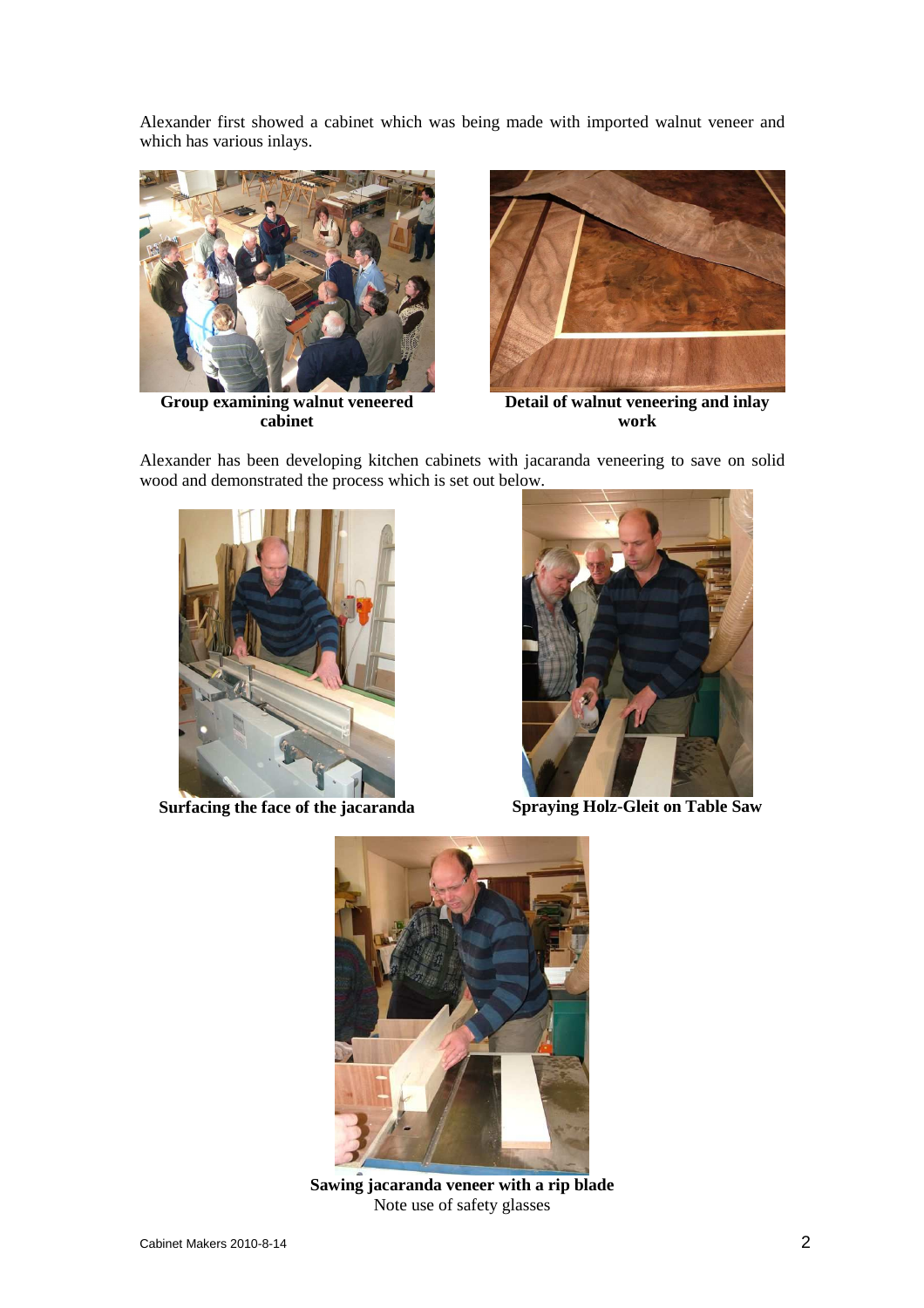The table saw is sprayed with Holz-Gleit (obtainable at Executool or Austro) to reduce friction and ensure a smooth cut. After each cut the plank is resurfaced. The sawn side of the veneer is smoothed down using a belt sander with 200 grit sandpaper. The veneer pieces are stacked in sequence and held down by a weight until used.

The jacaranda veneer is then clamped in a shooting board and the edges are trimmed straight and square prior to glueing.



**Trimming veneer edges in a shooting board**  The plane is a very sharp Veritas Plane

The veneer is applied to a single melamine faced MDF board for a kitchen cabinet door. The melamine tends to bow the board and the veneer rectifies this somewhat to a plane surface. It is important that both sides of the MDF receive the same treatment. Melamine on the one side and 1.5 mm thick wood veneer on the other is not an ideal balance. But the situation is overcome in part by the fact that the MDF is thicker (22 mm) and bows less easily due to unbalanced surface stresses. Due to the nature of wanting to establish symmetrical patterns, one leaf will be glued down on the sawn side and the next one on the surfaced side etc. In the case of the sawn side being glued it is given it a quick clean-up with the belt sander.

The veneer strips are selected and taped together with either the special imported elastic veneering tape or normal masking tape. The glue (Titebond 50 (Alcolin product)) is applied evenly on the MDF board in a thin layer by roller and the taped veneer is first folded in a fan shape as shown in the photograph and the "vee" drawn over the glued board to spread some glue on the edges of the veneer. The veneer is placed on the board and the edges taped in several places. A piece of plastic followed by soft board is placed on top. A second board is treated in the same way. The sandwiched combination is then placed in a vacuum press bag which is sealed and air evacuated. Special porous strips (called breather fabric) are placed in the bag to ensure that all air is free to travel to the evacuation hose. If one does not have a vacuum bag, then it is possible to use suitable clamping boards. The soft board is used as it is flexible and can take up minor imperfections. The vacuum applied was – 0.8 bar and the pressure is held for about 2 hours until the glue has set.

After removal from the vacuum bag, the overhanging veneer is trimmed, solid wood edging glued to the edges of the board with the same glue mentioned above. Alexander uses a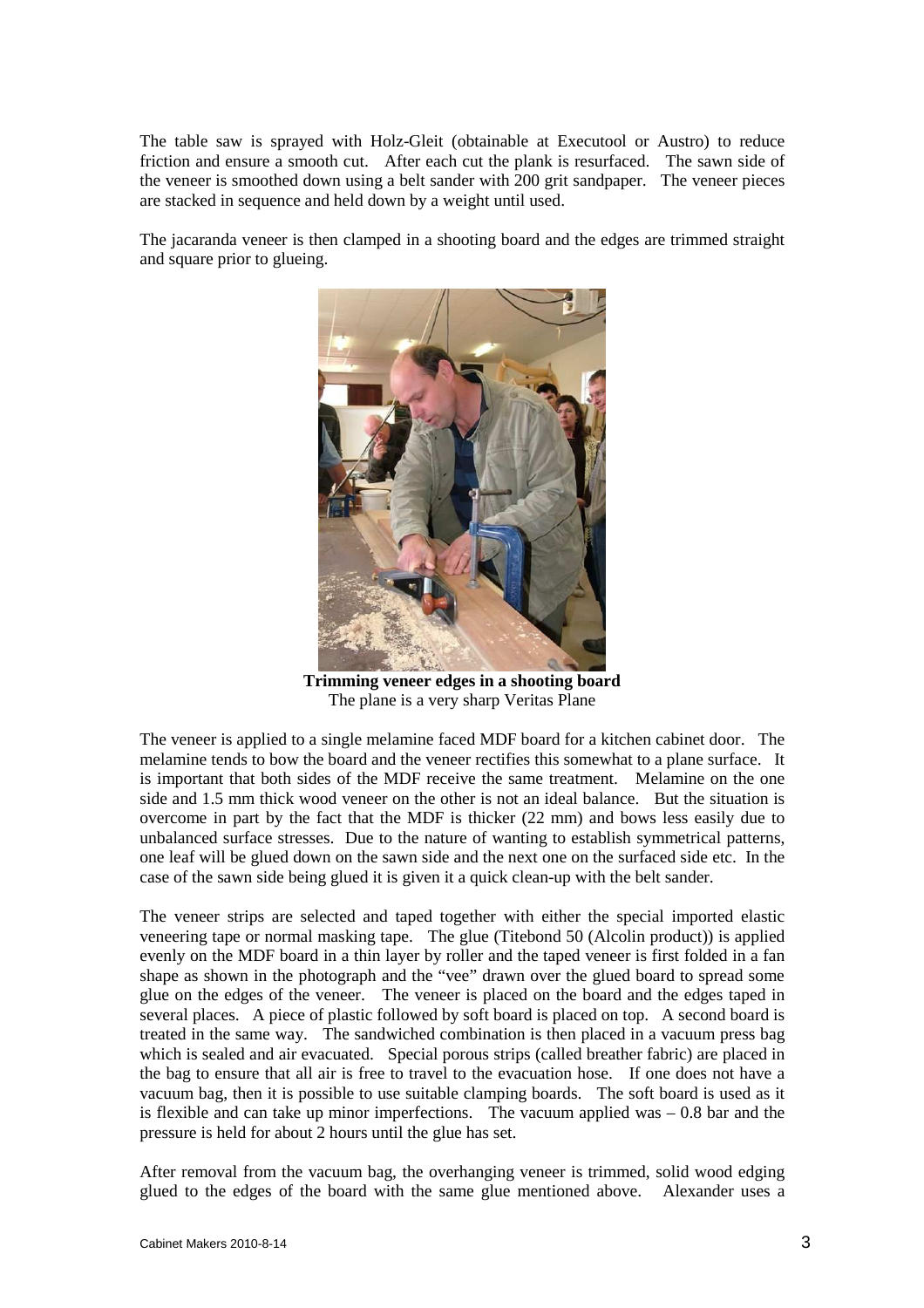Lamello Flush Milling Machine which can mill up to 45 mm width (expensive but excellent!) for trimming the solid wood edging flush with the veneer. Final sanding of the panel goes as follows: A quick "getting flat" with a 120 grit belt on a belt sander. Then in sequence: 120, 220 and 320 grit on a 150 mm rotary sander.



**Taping selected veneer sheets together** 



**Spreading glue on the MDF** 



**Applying glue to the edges of the veneer** 



**Vacuum press**  Note taped sides of sheets



**Edge trimming the veneered door**